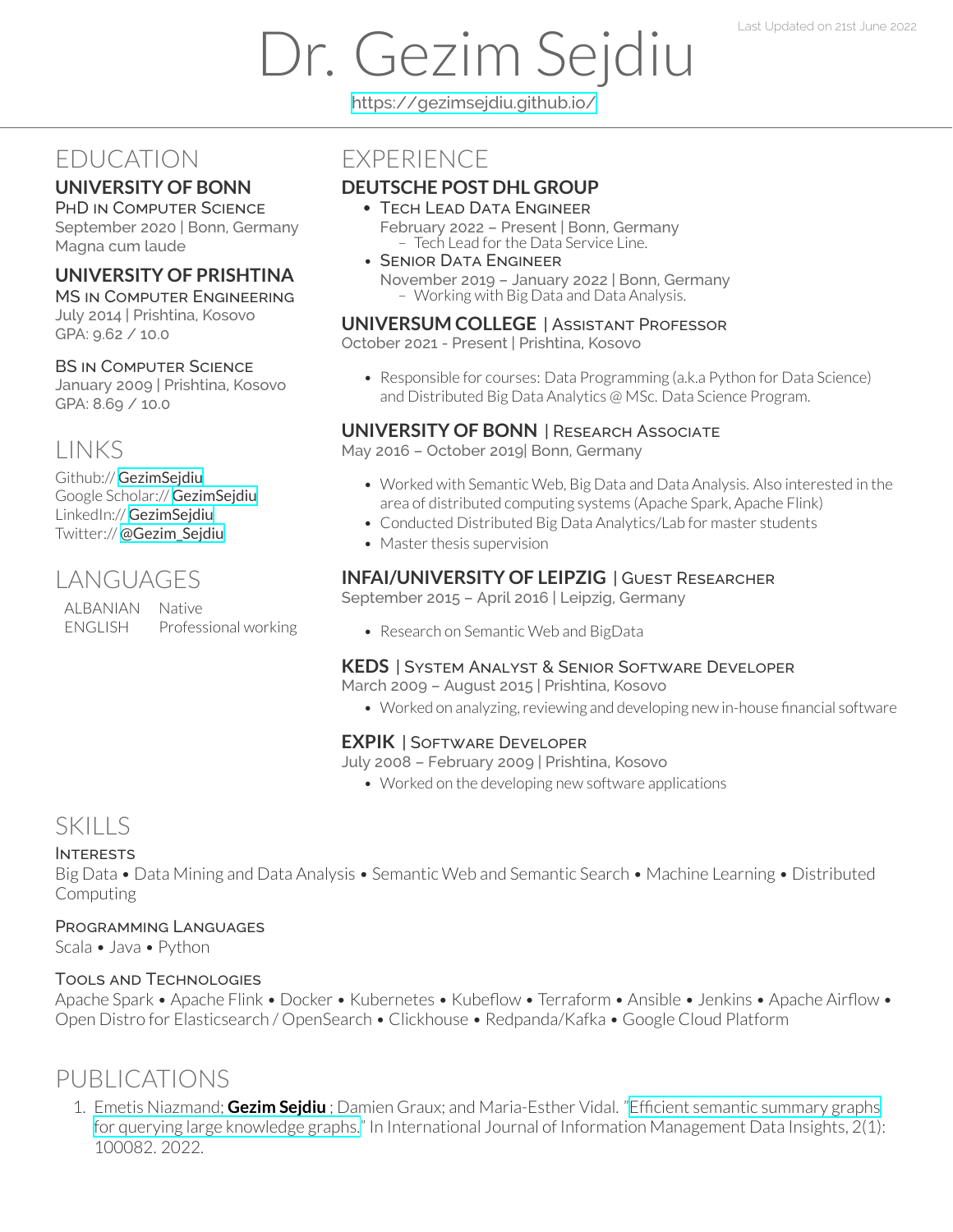- 2. **Gezim Sejdiu** . "Efficient [Distributed](http://hdl.handle.net/20.500.11811/8735) In-Memory Processing of RDF Datasets." Ph.D. Thesis, Rheinische Friedrich-Wilhelms-Universität Bonn, October 2020.
- 3. Damien Graux; **Gezim Sejdiu** ; Claus Stadler; Giulio Napolitano; and Jens Lehmann. "MINDS: a [translatorto](https://dgraux.github.io/publications/MINDS_Semantics_2020.pdf) embed [mathematical](https://dgraux.github.io/publications/MINDS_Semantics_2020.pdf) expressions inside SPARQL queries." In 16th International Conference on Semantic Systems (SEMANTiCS), 2020.
- 4. Hajira Jabeen; Eskender Haziiev; **Gezim Sejdiu** ; and Jens Lehmann. "DISE: A [Distributed](http://jens-lehmann.org/files/2020/icsc_dise.pdf) in-Memory SPARQL [Processing](http://jens-lehmann.org/files/2020/icsc_dise.pdf) Engine over Tensor Data." In 14th IEEE International Conference on Semantic Computing (ICSC'20), 2020.
- 5. Hajira Jabeen; Damien Graux; and **Gezim Sejdiu** ."Scalable [Knowledge](https://doi.org/10.1007/978-3-030-53199-7_7) Graph Processing Using SANSA." In Valentina Janev; Damien Graux; Hajira Jabeen; and Emanuel Sallinger., editor(s), Knowledge Graphs and Big Data Processing, pages 105-121. Springer International Publishing, Cham, 2020.
- 6. Claus Stadler; **Gezim Sejdiu** ; Damien Graux; and Jens Lehmann. "Querying [large-scale](https://gezimsejdiu.github.io/publications/sansa-sparklify-ISWC-demo.pdf) RDF datasets using the SANSA [framework](https://gezimsejdiu.github.io/publications/sansa-sparklify-ISWC-demo.pdf)". In Proceedings of 18th International Semantic Web Conference (ISWC), Poster & Demos, 2019.
- 7. Danning Sui; **Gezim Sejdiu** ; Damien Graux; and Jens Lehmann. "The Hubs and Authorities [Transaction](https://gezimsejdiu.github.io/publications/sansa-hubs-and-authorities-transaction-semantics19-poster.pdf) [NetworkAnalysis](https://gezimsejdiu.github.io/publications/sansa-hubs-and-authorities-transaction-semantics19-poster.pdf) using the SANSA framework". In 15th International Conference on Semantic Systems (SEMANTiCS), Poster & Demos, 2019.
- 8. **Gezim Sejdiu** ; Anisa Rula; Jens Lehmann; and Hajira Jabeen, "A Scalable Framework for Quality [Assessment](http://jens-lehmann.org/files/2019/iswc_dist_quality_assessment.pdf) of RDF [Datasets,](http://jens-lehmann.org/files/2019/iswc_dist_quality_assessment.pdf)" in Proceedings of 18th International Semantic Web Conference (ISWC), 2019.
- 9. Claus Stadler; **Gezim Sejdiu** ; Damien Graux; and Jens Lehmann, "Sparklify: A Scalable Software [Component](http://jens-lehmann.org/files/2019/iswc_sparklify.pdf) for Efficient evaluation of SPARQL queries over [distributed](http://jens-lehmann.org/files/2019/iswc_sparklify.pdf) RDF datasets," in Proceedings of 18th International Semantic Web Conference (ISWC), 2019.
- 10. Pieter Heyvaert; David Chaves-Fraga; Freddy Priyatna; Anastasia Dimou; Juan Sequeda; Hajira Jabeen; Damien Graux; **Gezim Sejdiu** ; Mohammed; Saleem; and Jens Lehmann. "Preface forthe [Knowledge](http://ceur-ws.org/Vol-2489/xpreface.pdf) Graph Building and Large Scale RDF Analytics [Workshops.](http://ceur-ws.org/Vol-2489/xpreface.pdf)" In Joint Proceedings of the 1st International Workshop on Knowledge Graph Building and 1st International Workshop on Large Scale RDF Analytics co-located with 16th Extended Semantic Web Conference (ESWC 2019), 2019.
- 11. **Gezim Sejdiu** ; Damien Graux; Imran Khan; Ioanna Lytra; Hajira Jabeen; and Jens Lehmann, ["Towards](https://gezimsejdiu.github.io/publications/semantic_based_query_paper_SEMANTICS2019.pdf) A Scalable [Semantic-based](https://gezimsejdiu.github.io/publications/semantic_based_query_paper_SEMANTICS2019.pdf) Distributed Approach for SPARQL query evaluation," 15th International Conference on Semantic Systems (SEMANTiCS), Research & Innovation , 2019.
- 12. Rajjat Dadwal; Damien Graux; **Gezim Sejdiu** ; Hajira Jabeen; and Jens Lehmann. ["Clustering](https://gezimsejdiu.github.io/publications/piping-clustering-eswc19-poster.pdf) Pipelines of large RDF POI [Data"](https://gezimsejdiu.github.io/publications/piping-clustering-eswc19-poster.pdf) in Proceedings of 16th Extended Semantic Web Conference (ESWC), Poster & Demos, 2019.
- 13. Natanael Arndt; Sebastian Zänker; **Gezim Sejdiu** ; and Sebastian Tramp. "Jekyll RDF: [Template-Based](https://svn.aksw.org/papers/2019/ICWE_JekyllRDF/public.pdf) Linked Data [Publication](https://svn.aksw.org/papers/2019/ICWE_JekyllRDF/public.pdf) with Minimized Effort and Maximum Scalability". In 19th International Conference on Web Engineering (ICWE 2019), of ICWE 2019, Daejeon, Korea, June 2019.
- 14. **Gezim Sejdiu** ; Ivan Ermilov; Jens Lehmann; and Mohamed Nadjib-Mami, "[DistLODStats:](http://jens-lehmann.org/files/2018/iswc_distlodstats.pdf) Distributed [Computation](http://jens-lehmann.org/files/2018/iswc_distlodstats.pdf) of RDF Dataset Statistics," in Proceedings of 17th International Semantic Web Conference (ISWC), 2018.
- 15. **Gezim Sejdiu** ; Ivan Ermilov; Jens Lehmann; and Mohamed-Nadjib Mami, "STATisfy Me: What are my Stats?," in Proceedings of 17th International Semantic Web Conference (ISWC), Poster & Demos, 2018.
- 16. Hajira Jabeen; Rajjat Dadwal; **Gezim Sejdiu** ; and Jens Lehmann, "Divided we stand out! Forging [Cohorts](http://jens-lehmann.org/files/2018/ekaw_conod.pdf) fOr Numeric Outlier Detection in large scale [knowledge](http://jens-lehmann.org/files/2018/ekaw_conod.pdf) graphs (CONOD)," in 21st International Conference on Knowledge Engineering and Knowledge Management (EKAW'2018), 2018
- 17. Damien Graux; **Gezim Sejdiu** ; Hajira Jabeen; Jens Lehmann; Danning Sui; Dominik Muhs; and Johannes Pfeffer, "Profiting from Kitties on Ethereum: [Leveraging](http://jens-lehmann.org/files/2018/semantics_ethereum_pd.pdf) Blockchain RDF with SANSA," in 14th International Conference on Semantic Systems, Poster & Demos, 2018.
- 18. Jens Lehmann; **Gezim Sejdiu** ; Lorenz Bühmann; Patrick Westphal; Claus Stadler; Ivan Ermilov; Simon Bin; Nilesh Chakraborty; Muhammad Saleem; Axel-Cyrille Ngomo Ngonga; and Hajira Jabeen, "[Distributed](http://svn.aksw.org/papers/2017/ISWC_SANSA_SoftwareFramework/public.pdf) Semantic [Analytics](http://svn.aksw.org/papers/2017/ISWC_SANSA_SoftwareFramework/public.pdf) using the SANSA Stack,"; in Proceedings of 16th International Semantic Web Conference - Resources Track (ISWC'2017), 2017.